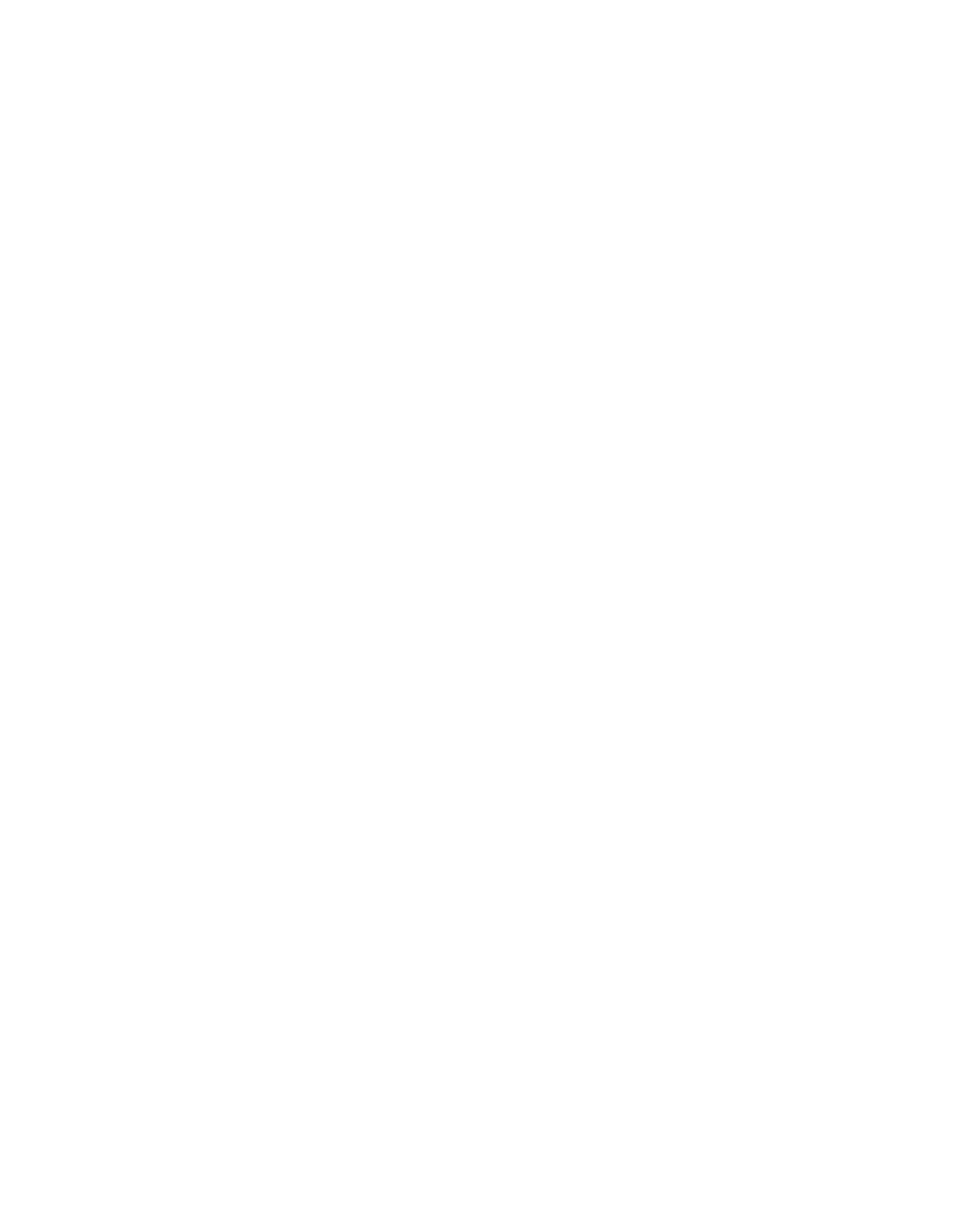### DIGITAL PROFILE GRINDER



 ›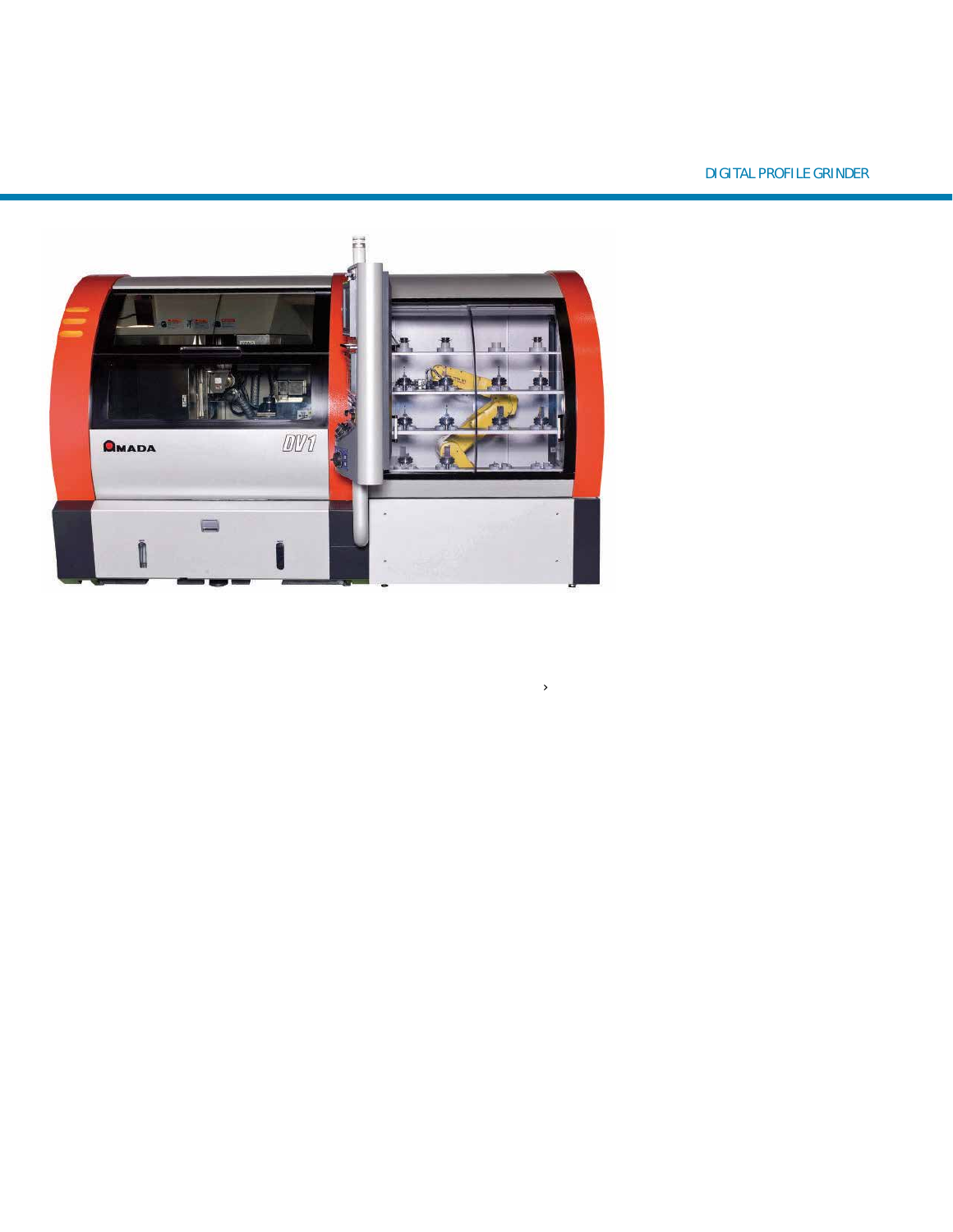#### **DV1** DIGITAL PROFILE GRINDER DV1 DIGITAL PROFILE GRINDER





Operation Panel Screen

## Productivity Made Easy

CNC Rotary Table Allows Four-Sided Grinding for Maximum Efficiency—With a CNC rotary table as standard equipment, the DVI is capable of full periphery processing with one chucking. Multiple wheel operations for roughing all sides of the workpiece can be completed—completely unattended—before changing the wheel for finishing.

Easy-to-Use PC NC Interface—The PC NC operation software, accessed through a 12 inch color touch panel, significantly improves operability. The new layout of the operation panel organizes the function for both ease of use and clarity. Optimum usability makes this powerful grinder technology a pleasure to operate.

#### Optional Full Automation Available—

With the addition of articulated robots for automated workpiece exchanges and wheel changes on the ATC spindle, the DV1 is capable of running completely unattended.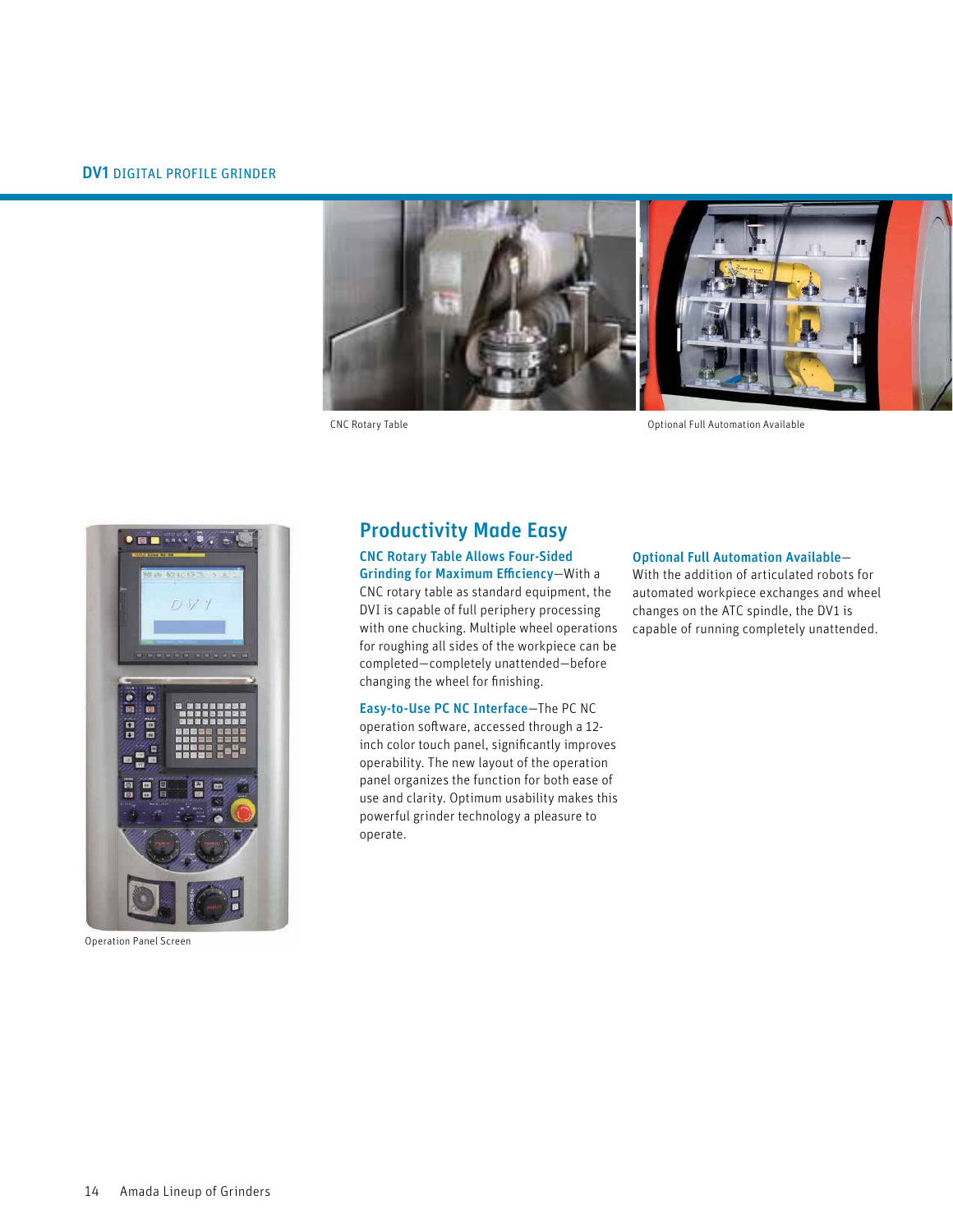## Automation that Drives Accuracy

The implementation of CCD camera systems puts the DV1 in a new class of grinding technology.

re-grinding ensures repeatable precision.



Automated CCD camera measurement eliminates subjective manual inspection, dramatically reducing variations in processing quality. 3





- Measurement data can be output, providing documented part qualification. 4
- 5 Grinding wheel form measurement can be performed.

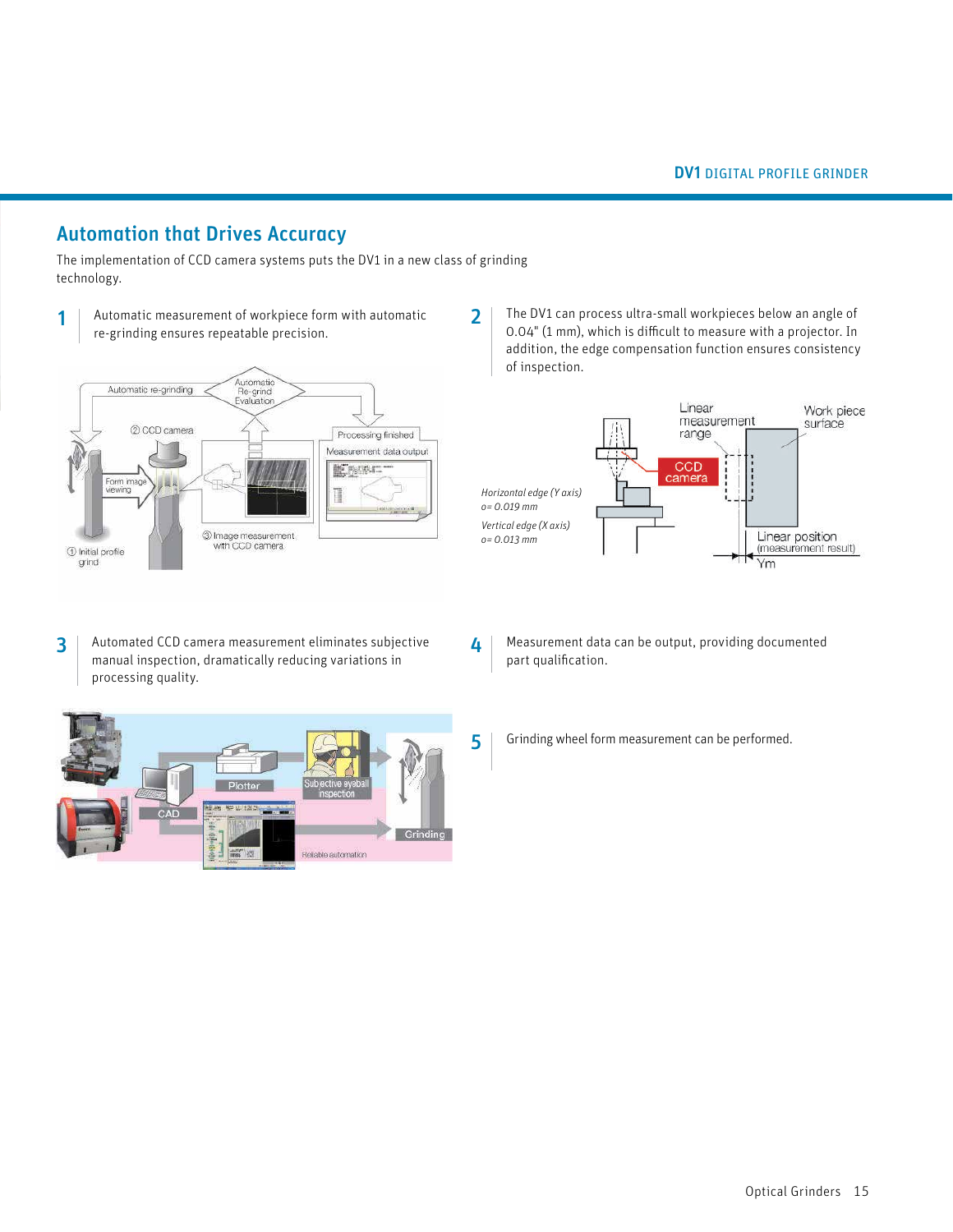

Full Automation for Roughing and Finishing Operations

## Fully Automated Part Production with Articulated Robot and Stocker

Through automatic wheel changing, rough and finish operations are seamless and can be conducted completely unattended. The ATC spindle automatically clamps the necessary wheels to fully process workpieces, unattended. Measurement software for flat (1A1) grinding wheels automatically qualifies the wheel width/position, and an integrated rotary dresser provides peripheral, side, and corner radius dressing in flat wheels for semi-finish operations. Rough plunge cycles speed throughput.



Five-Axis Controls For High-Quality Surface Finish

## Uncompromising Machine Design for High-Precision Form Processing

Five-Axis Controls for High-Quality Surface Finish—The DV1 employs a crank-motion elevating stand to achieve superior surface finish. The TC-20 spindle (developed by Amada for 20,000 RPM performance) supports high precision and high speed when creating small and medium shoulders. Integrated front and side clearance ensures angles that satisfy die specifications.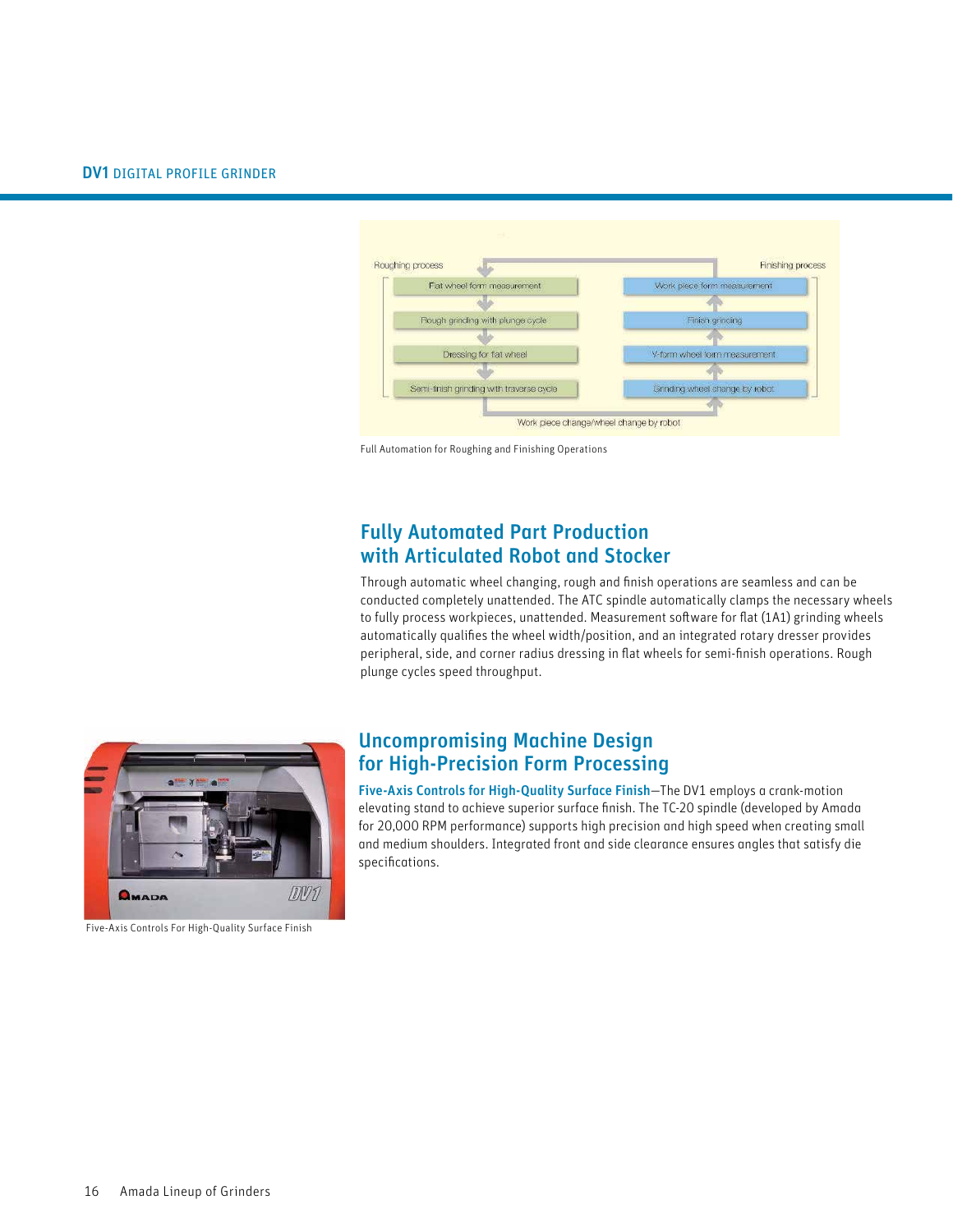

## Precision in Part Processing

An ultra-hard workpiece 0.1" (2.5 mm) thick is precision-ground to within 1µm. Test piece is five steps of 10µm, as pictured, with grinding, measurement and compensated re-grind. A work surface finish of RzO.16µm is achieved, showcasing the DV1's ability to produce "light" surface finishes.

#### 10µm step grinding (5 steps) with automatic compensated re-grind

- Processing material: ultra-hard (G5 equivalent)
- Main spindle rotation speed: 12,000 RPM
- Reciprocation speed: 120 RPM
- Grinding wheel: TWD700R2
- Grindstone size: Ø3" x Ø0.87" (Ø75 x Ø22.23)
- Single V15º: R0.05

#### Straight processing (X-axis shift)

- Processing material: ultra-hard (G5 equivalent)
- Main spindle rotation speed: 12,000 RPM
- Reciprocation speed: 100 RPM
- Depth of cut: 0.0002" (0.005 mm)
- Feed speed: 0.04"/min. (1.0 mm/min.)
- Measuring machine: surface finish measuring instrument (Taylor Hobson)
- Grinding wheel: TWD700R2
- Grindstone size: Ø3" x Ø0.87" (Ø75 x Ø22.23)
- Single V15º: R0.05
- Wheel dressing device: MRD-180 dress after ~10 min. grinding time
- Dressing time: 5 min. (finish only)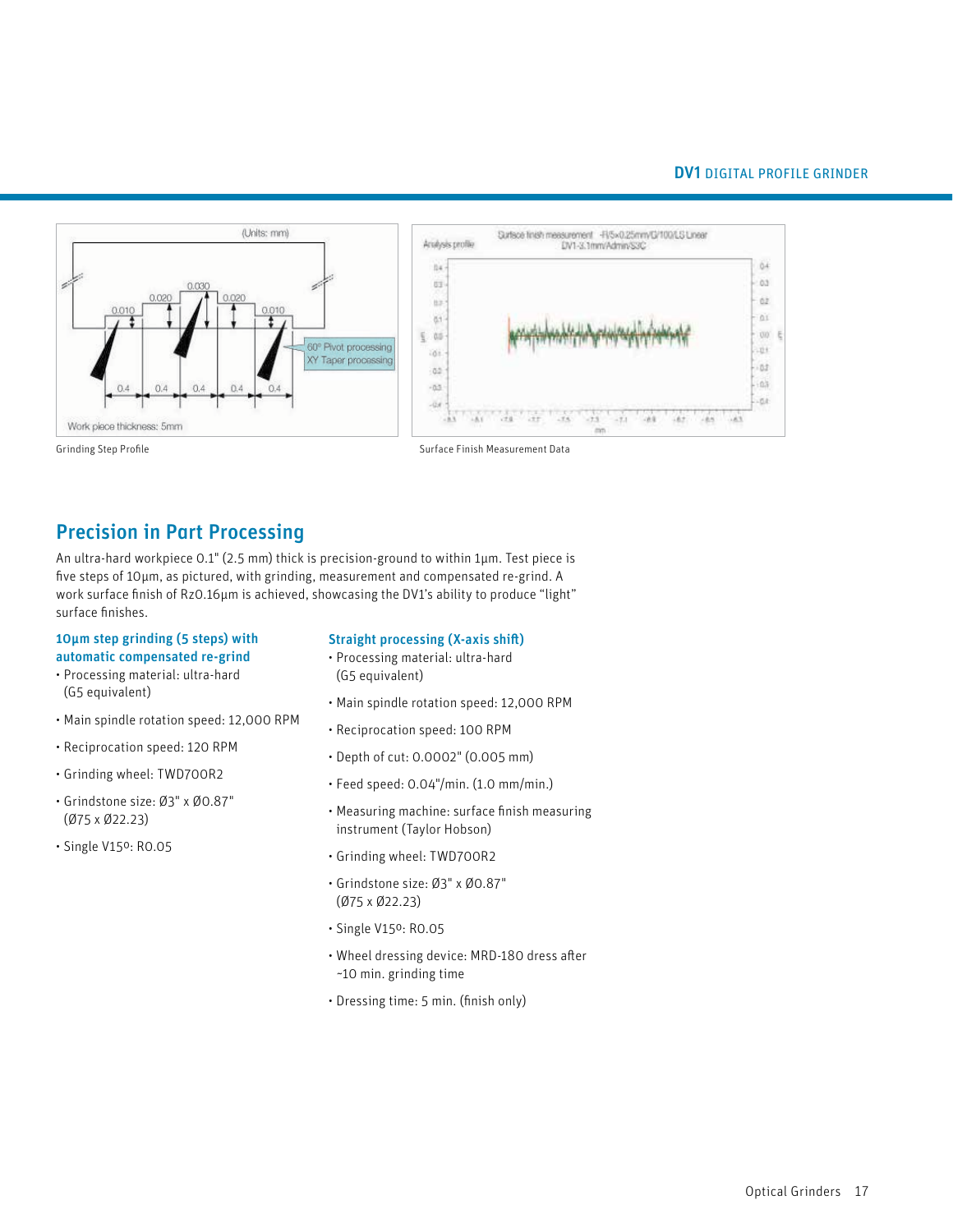

Image-Based Teach and Playback

## Custom Software and Craftsmanship in a Digital World

The new operation panel is designed for ease of use, and the control system allows intuitive navigation through all the powerful functions.

FANUC Series 32i-B-Five-axis control specification:

- Table X, Y
- Headstock up/down (W)
- Table up/down (Z) • Workpiece pivot (B)





12-inch Color LCD Touch Panel (top) USB Port (above) Operation Panel (right)

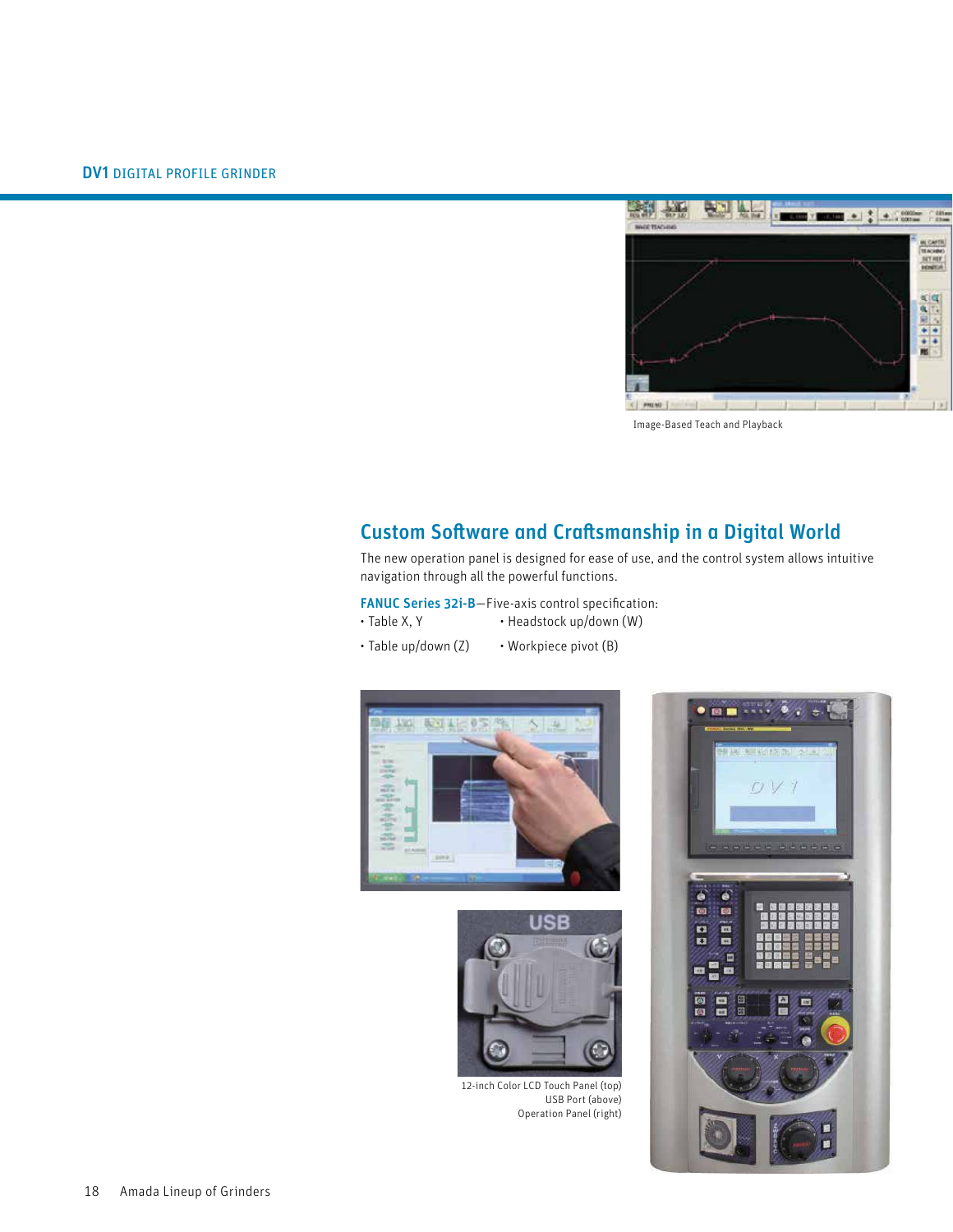#### **DV1** DIGITAL PROFILE GRINDER





Chartless Measurement **Automatic Workpiece Form Measurement**/ Compensation Processing



Grinding Wheel Position and Shape Measurement

## **Software**

The custom software on the DV1 is designed for maximum productivity.

#### Image-Based Teach and Playback—

Image-based teach and playback software can create programs visually using monitor images of digital profiles, providing digital accuracy instead of projector-and-chart methods. Additionally, using digital profiles enables automatic measurement of the workpiece profile by measuring the CCD camera image of the workiece against the actual digital image.

Image teaching provides an actual, wheelbased profile by capturing digital images of the wheel profile. Then the wheel image is used to "teach" the wheel path against the digital workpiece profile. Actual teaching is done by manipulating the handle.

Chartless Measurement—CAD data (DXF) is loaded and, based on the processing data, the position of the workpiece image is set. When the manual handle is turned, the workpiece image moves. Similarly, by moving the cursor on the NC screen, the workpiece image moves, and the software can determine the difference.

Automatic Workpiece Form Measurement/ Compensation Processing-After the grind operation is finished, the standard position is confirmed and measurements are made to determine the deviation from the standard. This is done automatically—no operator intervention or programming is required.

At the time of measurement, multiple points are simultaneously inspected and large deviations from the standard are disregarded. The measured image area is as small as 0.019" (0.5 mm). In order to measure areas less than 1µm, the number of pixels and dots is set.

#### Grinding Wheel Position and Shape

Measurement—The on-board dresser unit re-trues the leading edge radius of the grinding wheel. The shape of the grinding wheel is plunged into the dummy workpiece fixtured to the table. Through the dummy, the profile of the grindstone radius is measured at multiple points, and determined by CCM calculations. Taking measurements at multiple points minimizes errors. This procedure automatically qualifies both the wheel radius and wheel position, greatly facilitating the setup process.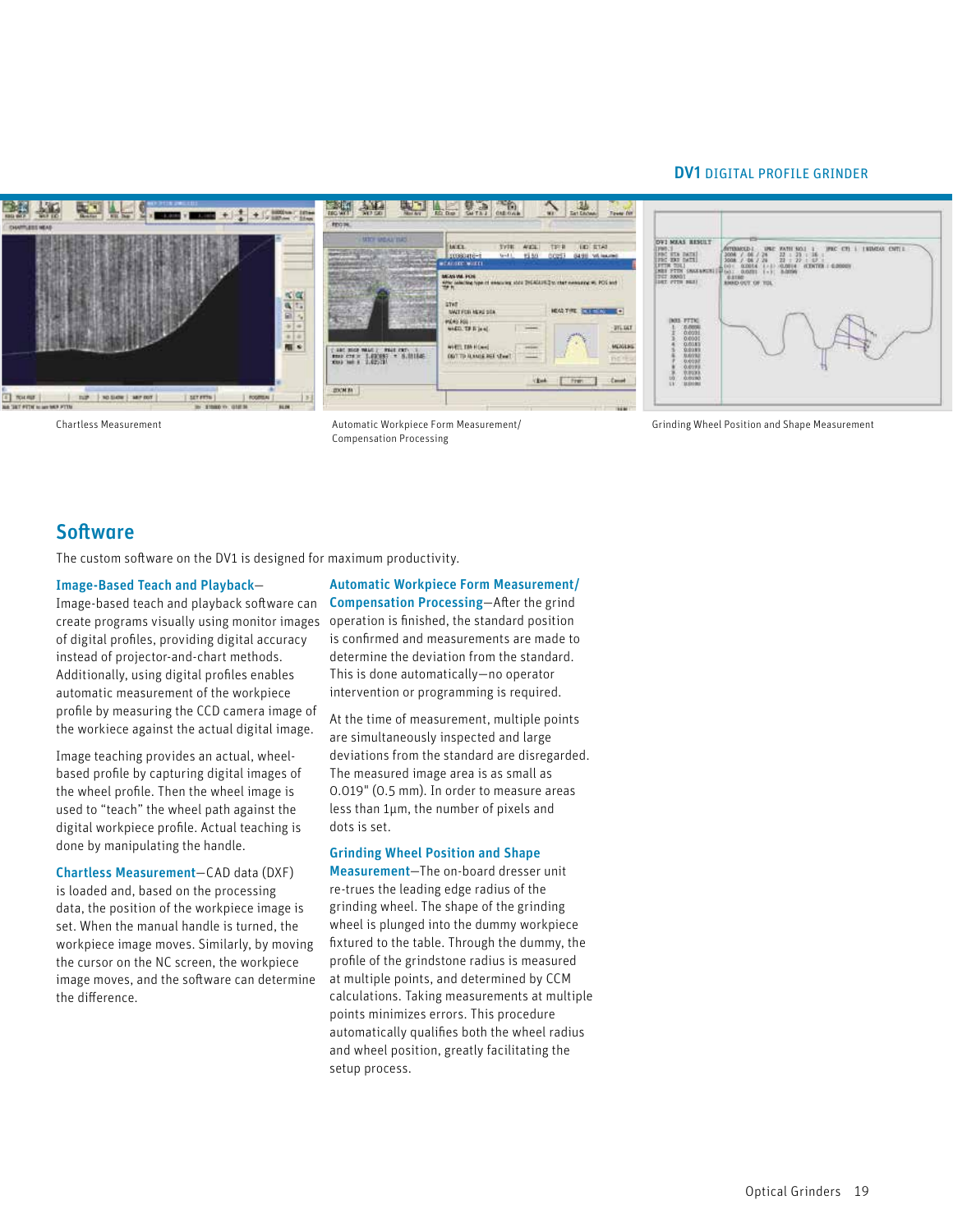| <b>PROJECTOR</b>               | Screen size                                         |                                            |                              | 12" LCD (CCD view range 0.5 x 0.4 mm)                         |
|--------------------------------|-----------------------------------------------------|--------------------------------------------|------------------------------|---------------------------------------------------------------|
|                                | Magnification                                       |                                            |                              | Optical magnification x10/monitor magnification x350          |
|                                | Lighting                                            |                                            |                              | Tapering lighting 150 W                                       |
|                                | Working surface                                     |                                            |                              | 4.5" (Ø115 mm) (round table)                                  |
|                                | Distance from the table top to focus point          |                                            |                              | 7.8" (200 mm)                                                 |
|                                | Maximum loading weight                              |                                            |                              | 44 lb. (20 kg) (workpiece + fixture + chuck)                  |
|                                | Linear axis                                         | Travel                                     | Traverse feed (X axis)       | $11.8"$ (300 mm)                                              |
|                                |                                                     |                                            | Cross feed (Y axis)          | 9.8" (250 mm)                                                 |
|                                |                                                     |                                            | Vertical feed (Z axis)       | $3.1"$ (80 mm)                                                |
|                                |                                                     | Feedrate                                   | Rapid traverse (GOO)         | XY: 78"/min, Z: 19.6"/min (XY: 2000 mm/min, Z: 500 mm/min)    |
|                                |                                                     |                                            | Linear interpolation (GO1)   | XY: 0.0004~39"/min (XY: 0.1~1000 mm/min, Z: 500 mm/min)       |
|                                |                                                     | Jog feed                                   |                              | XY: 78"/min (2000 mm/min), Z: 19.6"/min (500 mm/min)          |
| <b>TABLE</b>                   |                                                     | Minimun input increment                    |                              | $0.000010"$ (0.0001 mm)                                       |
|                                |                                                     | Position<br>detection/<br>scale resolution | X and Y axes                 | Full-closed/0.05 µm                                           |
|                                |                                                     |                                            | Z axis                       | Semi-closed                                                   |
|                                | Rotary axis B                                       | Travel                                     |                              | $360^\circ$                                                   |
|                                |                                                     | Feedrate                                   | Rapid traverse (GOO)         | $1000^{\circ}/\text{min}$                                     |
|                                |                                                     |                                            | Linear interpolation (GO1)   | $0.1 - 1000^{\circ}/\text{min}$                               |
|                                |                                                     | Jog feed                                   |                              | $1000^{\circ}/\text{min}$                                     |
|                                |                                                     | Minimun input increment                    |                              | $(0.0001^{\circ})$                                            |
|                                |                                                     | Position detection/scale resolution        |                              | Full-closed/ $±5^{\circ}$                                     |
| <b>WHEEL</b><br><b>SPINDLE</b> | Wheel size (outer diameter x width x hole diameter) |                                            |                              | Ø2.5"~3.9" x 0.15"~0.25" x 0.875" (Ø65~100 x 4~6 x Ø22.23 mm) |
|                                | Spindle nose                                        |                                            |                              | Ø1.0" (Ø25.4 mm) 1/4 taper                                    |
|                                | Spindle speed                                       |                                            |                              | 2000~20000 min <sup>-1</sup> (TC-20)                          |
| WHEEL<br><b>HEAD</b>           | Reciprocating<br>axis                               | Reciprocating slide stroke (W axis)        |                              | $0 - 3.14$ " (0~80 <sup>*1</sup> mm)                          |
|                                |                                                     | Drive system                               |                              | Crank                                                         |
|                                |                                                     | Reciprocation speed                        |                              | 1.18"~15.7" (30~400 mm) (in case of 10st)*2                   |
|                                | Relief angle                                        | Travel                                     | Radial relief angle (V axis) | $-1-2$ <sup>o</sup> (manual operation)                        |
|                                |                                                     |                                            | Axial relief angle (A axis)  | ±3° (manual operation)                                        |

## Machine Specifications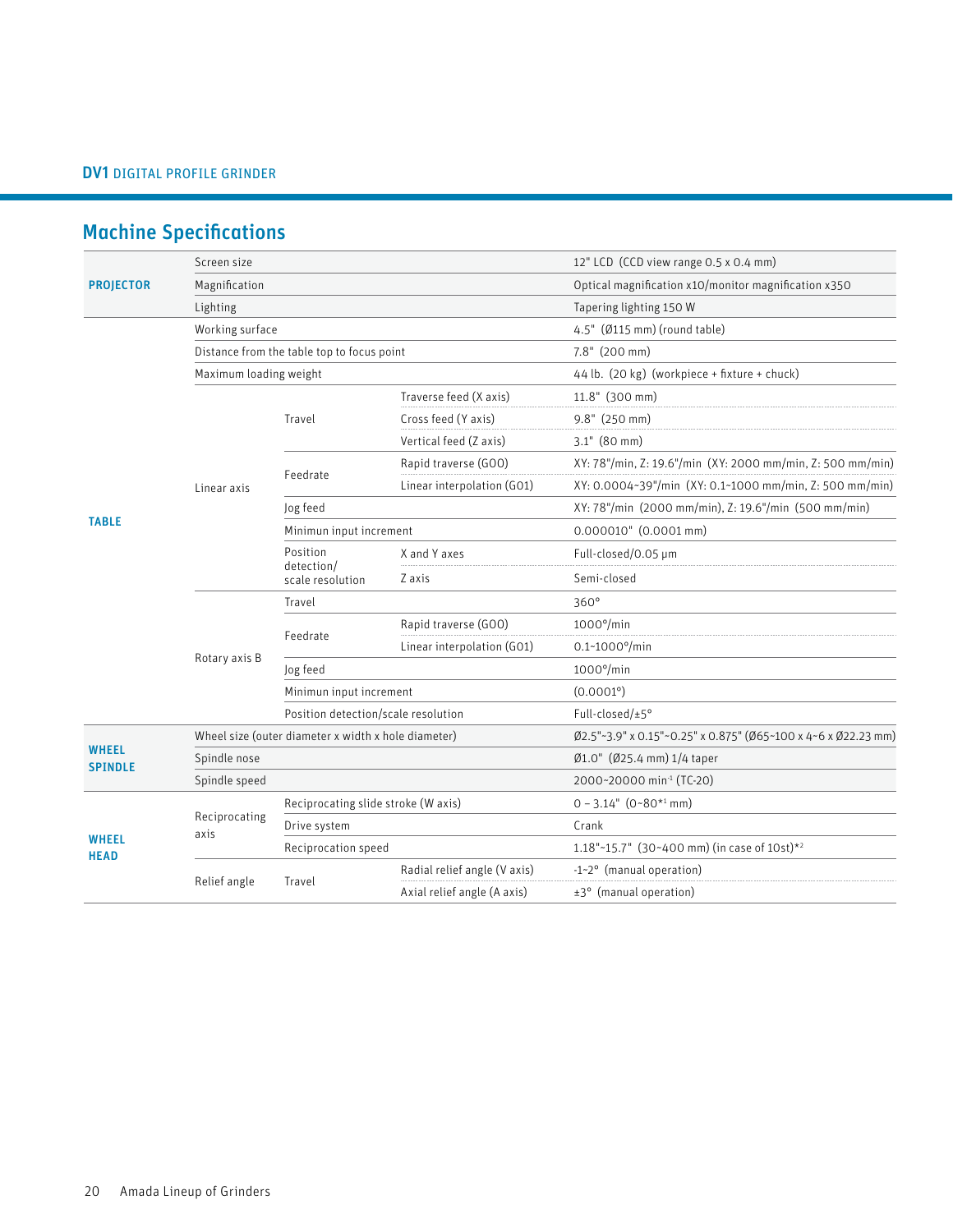|                                       | Wheel spindle               | 2 HP~4P (1.5~4 kW-P) (TC-20)            |  |
|---------------------------------------|-----------------------------|-----------------------------------------|--|
|                                       | X/Y axes                    | 1 HP (0.75 kW)                          |  |
|                                       | Z axis                      | $.67$ HP $(0.5$ kW)                     |  |
| <b>MOTOR</b>                          | B axis                      | $.06$ HP $(0.05$ kW)                    |  |
|                                       | Reciprocating axis (W axis) | $2.5$ HP $(1.8$ kW)                     |  |
|                                       | Automatic lubrication       | 4 W                                     |  |
| <b>POWER CAPACITY</b>                 |                             | 13 kVA                                  |  |
| MACHINE SIZE (WIDTH X DEPTH X HEIGHT) |                             | 64" x 93" x 67" (1630 x 2370 x 1717 mm) |  |
| <b>MACHINE WEIGHT</b>                 |                             | 8800 lb (4000 kg)                       |  |

*\*1 Length that can be processed will vary depending on the setting of relief angle.*

*\*2 There is limitation depending on the reciprocation stroke.*

## NC Control Specifications

| <b>CONTROL UNIT MODEL</b>               |                                                                                              | <b>FANUC SERIES 1801-MB</b>                                       |  |
|-----------------------------------------|----------------------------------------------------------------------------------------------|-------------------------------------------------------------------|--|
| <b>NUMBER OF</b><br><b>CONTROL AXES</b> | 5-axis control specification                                                                 | Table X, Y; table vertical Z; reciprocation W; workpiece rotary B |  |
|                                         | 12" color LCD (touch panel)                                                                  | Manual reference return                                           |  |
|                                         | PC NC (O/S Windows XP)                                                                       | Memory-type pitch error compensation                              |  |
|                                         | CNC screen display function                                                                  | Feedrate override 0 to 200%                                       |  |
|                                         | Wheel spindle infinitely variable-speed drive (inverter control)                             | Tape memory 40m (16kB)                                            |  |
|                                         | Simple S command (7-speed)                                                                   | Registerable programs 63                                          |  |
| <b>STANDARD</b>                         | Reciprocation 20-speed (servo control)                                                       | Total tool offset pairs 32                                        |  |
| <b>FUNCTIONS</b>                        | Circuit breaker (30mA)                                                                       | Tool length compensation                                          |  |
|                                         | Auto power off                                                                               | Rapid speed override                                              |  |
|                                         | AC100V outlet (2P-1 outlet)                                                                  | Warm-up timer (daily timer)                                       |  |
|                                         | 3 manual handles<br>(5-spindle control specification:<br>common to X axis, Y axis, Z/B axis) | Memory card I/O                                                   |  |
|                                         | Handle magnification ratio Off, x1, x10, x100                                                | Table setup function                                              |  |
|                                         | Additional memory (80, 160, 320, 640, 1280m)                                                 | Run hour and parts count display                                  |  |
| <b>OPTIONAL</b><br><b>FUNCTIONS</b>     | Additional registerable programs (125, 200, 400)                                             | Cycle time stamp function                                         |  |
|                                         | Additional tool offset pairs (64, 99, 200, 400)                                              | Automatic corner override                                         |  |
|                                         | Weekly timer                                                                                 |                                                                   |  |
|                                         | I/O interface                                                                                |                                                                   |  |
|                                         | LAN connection (additional Ethernet<br>function/connector for the PC part) $*$ <sup>3</sup>  |                                                                   |  |

*\*3 Device for LAN connection is added. The network connection for the PC part should be set by customer.*